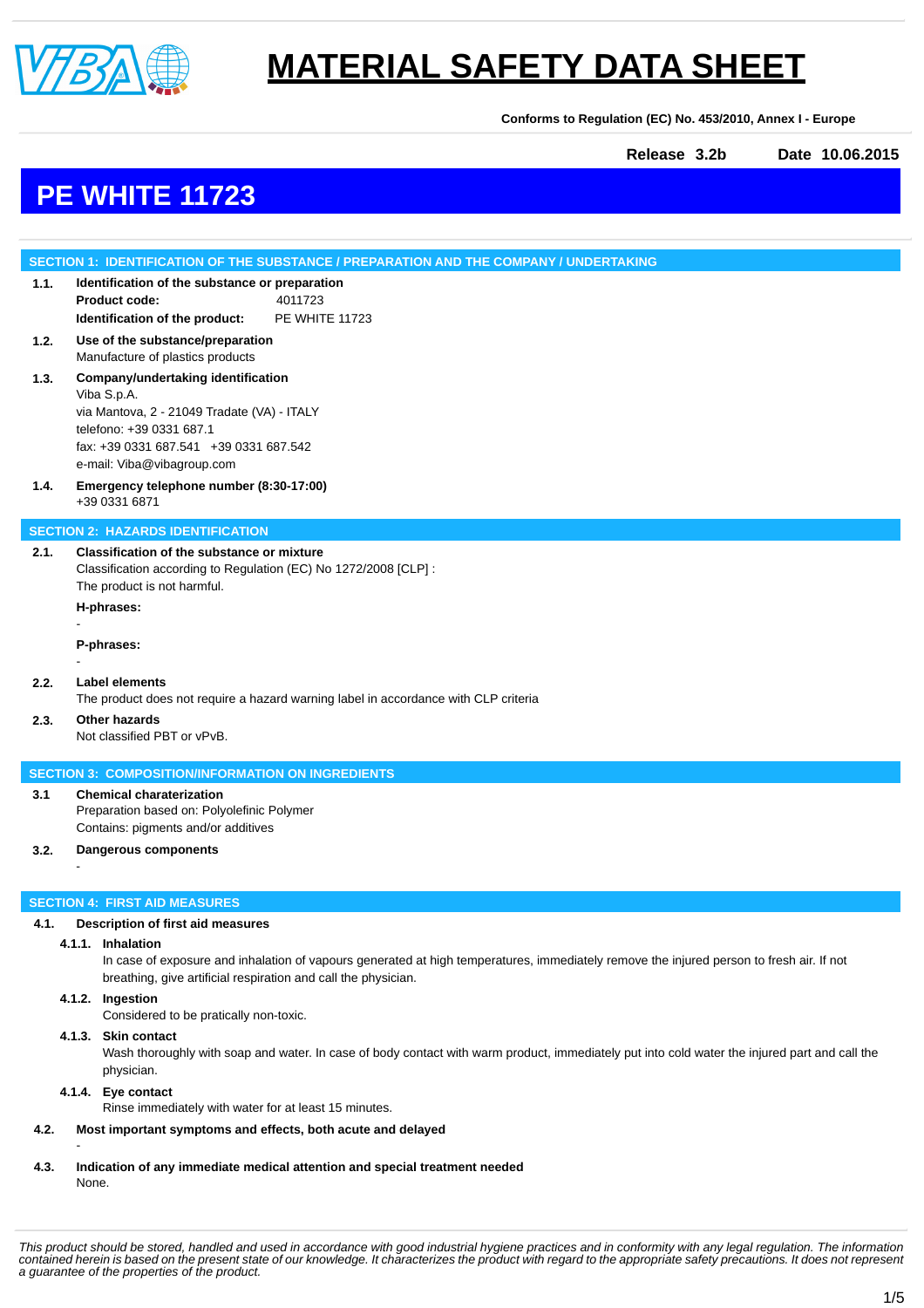

**Conforms to Regulation (EC) No. 453/2010, Annex I - Europe**

**Release 3.2b Date 10.06.2015**

## **PE WHITE 11723**

### **SECTION 5: FIRE FIGHTING MEASURES**

**5.1.a. Suitable extinguishing media** Water, CO2, foam.

**5.1.b. Extinguishing media which shall not be used for safety reasons**

#### **5.2. Specific hazards**

-

Thermal decomposition or burning may release oxides of carbon and other toxic gases or vapours. Protect respiratory system. Eliminate water used fo extinguishing in accordance to local regulations.

#### **5.3. Special protective equipment for firefighters** Use full protective clothing for chemicals and self-contained breathing apparatus.

#### **SECTION 6: ACCIDENTAL RELEASE MEASURES**

#### **6.1. Personal precautions**

Usual precautionary measures when handling chemicals must be respected.

### **6.2. Environmental precautions**

Prevent contamination of soil, drains and surface waters. Inform authorities in case material reaches sewages or rivers.

#### **6.3. Methods for cleaning up**

Take up mechanically and dispose in accordance with local regulations.

#### **SECTION 7: HANDLING AND STORAGE**

#### **7.1. Handling**

Handle and open the containers with care. See also 10.1 of the present safety data sheet.

#### **7.2. Storage**

Keep away from heat sources. Store in the original container accurely closed, at room temperature and keep away from humidity.

## **7.3. Specific use(s)**

Not applicable

#### **SECTION 8: EXPOSURE CONTROLS / PERSONAL PROTECTION**

#### **8.1. Control parameters**

Product in granular form (not very soluble or insoluble).

#### **8.2. Exposure controls**

#### **8.2.1. Appropriate engineering controls**

Minimize the generation of airborne dust, use of facilities and systems engineering controls to contain any dust generated during processing of the product.

#### **8.2.2. Individual protection measures, such as personal protective equipment**

Observe the usual precautionary measures for handling chemicals. The wearing of closed work clothing.

### **a) Eye / faceprotection**

Safety glasses with side-shields (frame goggles) (e.g. EN 166).

#### **b) Skin protection**

Chemical resistant protective gloves (EN 374) Suitable materials also with prolonged, direct contact (Recommended: Protective index 6, corresponding > 480 minutes of permeation time according to EN 374): e.g. nitrile rubber (0.4 mm), chloroprene rubber (0.5 mm), polyvinylchloride (0.7 mm) and other.

#### **c) Respiratory protection**

in case of vapour/aerosol release usage of particle filter with medium efficiency for solid and liquid particles (e.g. EN 143 or 149, Type P2 or FFP2).

#### **d) Thermal hazards**

Due to temperature it must be considered, that the practical usage of a chemical-protective glove in practice may be much shorter than the permeation time determined through testing.

#### **8.2.3. Environmental exposure controls**

Dispose of waste in accordance with local and national regulations.

*This product should be stored, handled and used in accordance with good industrial hygiene practices and in conformity with any legal regulation. The information contained herein is based on the present state of our knowledge. It characterizes the product with regard to the appropriate safety precautions. It does not represent a guarantee of the properties of the product.*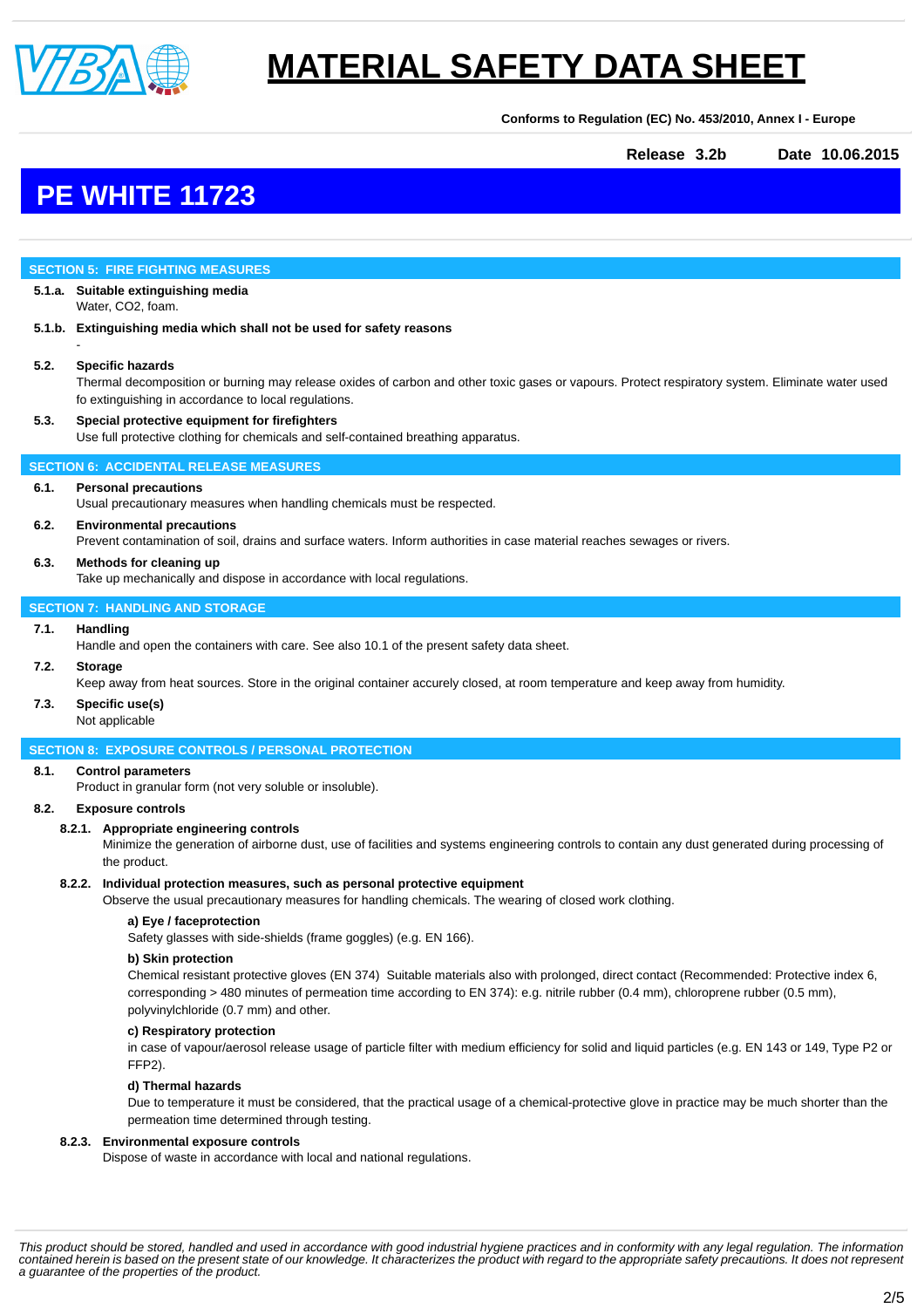

**Conforms to Regulation (EC) No. 453/2010, Annex I - Europe**

**Release 3.2b Date 10.06.2015**

# **PE WHITE 11723**

| <b>SECTION 9: PHYSICAL AND CHEMICAL PROPERTIES</b>            |                                                                                                                                 |                                      |                                                                                                                                                      |                           |  |
|---------------------------------------------------------------|---------------------------------------------------------------------------------------------------------------------------------|--------------------------------------|------------------------------------------------------------------------------------------------------------------------------------------------------|---------------------------|--|
| 9.1.<br>Information on basic physical and chemical properties |                                                                                                                                 |                                      |                                                                                                                                                      |                           |  |
|                                                               | <b>Physical state:</b>                                                                                                          | Granule                              | Colour:                                                                                                                                              | White                     |  |
|                                                               | Odour:                                                                                                                          | odourless                            | pH value:                                                                                                                                            | not applicable            |  |
|                                                               | Boiling point/boiling range:                                                                                                    | °C not applicable                    | Flash point:                                                                                                                                         | °C not applicable         |  |
|                                                               | Vapour pressure:                                                                                                                | KPA not applicable                   | Water solubility:                                                                                                                                    | insoluble                 |  |
|                                                               | Lipid solubility:                                                                                                               | not applicable                       | Partition coefficient: n-octanol/water:                                                                                                              | not determined            |  |
|                                                               | <b>Viscosity:</b><br><b>Evaporation rate:</b>                                                                                   | cSt not applicable<br>not applicable | Vapour density:                                                                                                                                      | KPA not applicable        |  |
|                                                               | <b>Other information</b>                                                                                                        |                                      |                                                                                                                                                      |                           |  |
| 9.2.                                                          | <b>Flammability:</b>                                                                                                            | not applicable<br>°C                 | <b>Explosive limits:</b>                                                                                                                             | Vol % not applicable      |  |
|                                                               | Melting point / softening point:                                                                                                | °C<br>100-140                        | Decomposition temperature:                                                                                                                           |                           |  |
|                                                               | Density:                                                                                                                        | g/cc not determined                  | <b>Relative density:</b>                                                                                                                             | $0,6 - 1,2$<br>$q$ / $cc$ |  |
|                                                               |                                                                                                                                 |                                      |                                                                                                                                                      |                           |  |
|                                                               | <b>SECTION 10: STABILITY AND REACTIVITY</b>                                                                                     |                                      |                                                                                                                                                      |                           |  |
| 10.1.                                                         | Reactivity                                                                                                                      |                                      |                                                                                                                                                      |                           |  |
|                                                               | No specific reactivity hazards associated with this product.                                                                    |                                      |                                                                                                                                                      |                           |  |
| 10.2.                                                         | <b>Chemical stability</b><br>Stable under normal temperature conditions and used in accordance with the recommendations of Use. |                                      |                                                                                                                                                      |                           |  |
| 10.3.                                                         | Possibility of hazardous reactions<br>not applicable                                                                            |                                      |                                                                                                                                                      |                           |  |
| 10.4.                                                         | <b>Conditions to avoid</b><br>Keep away from heat sources.                                                                      |                                      |                                                                                                                                                      |                           |  |
| 10.5.                                                         | <b>Materials to avoid</b>                                                                                                       |                                      |                                                                                                                                                      |                           |  |
|                                                               | None.                                                                                                                           |                                      |                                                                                                                                                      |                           |  |
|                                                               |                                                                                                                                 |                                      |                                                                                                                                                      |                           |  |
| 10.6.                                                         | Hazardous decomposition products<br>None if the product is used in compliance with the correct usage procedures.                |                                      |                                                                                                                                                      |                           |  |
|                                                               | <b>SECTION 11: TOXICOLOGICAL INFORMATION</b>                                                                                    |                                      |                                                                                                                                                      |                           |  |
| 11.1.                                                         | Information on toxicological effects                                                                                            |                                      | In solid granule form the product can't be tested on animals. When the product is used following the instructions, no harmful consequences have been |                           |  |
|                                                               | registered yet.<br>Toxicity data related to most significant substance contained in the product:                                |                                      |                                                                                                                                                      |                           |  |
|                                                               | a) Acute toxicity: (LD-50)                                                                                                      |                                      | > 10000 mg/kg;                                                                                                                                       |                           |  |
|                                                               | b) Irritation:                                                                                                                  |                                      | not irritant                                                                                                                                         |                           |  |
|                                                               | c) Corrosivity:                                                                                                                 |                                      | not irritant                                                                                                                                         |                           |  |
|                                                               | <b>Mixture</b>                                                                                                                  |                                      |                                                                                                                                                      |                           |  |
|                                                               | a) Sensitisation:                                                                                                               |                                      | not sensitizing.                                                                                                                                     |                           |  |
|                                                               | b) Repeated dose toxicity:                                                                                                      |                                      | not applicable.                                                                                                                                      |                           |  |
|                                                               | c) Carcinogenicity:                                                                                                             |                                      | not applicable.                                                                                                                                      |                           |  |
|                                                               | d) Mutagenicity:                                                                                                                |                                      | not applicable.<br>not applicable.                                                                                                                   |                           |  |
|                                                               | e) Toxicity for reproduction:<br>f) Information on likely routes of exposure:                                                   |                                      |                                                                                                                                                      |                           |  |
|                                                               | - inhalation:                                                                                                                   | there were no serious effects.       |                                                                                                                                                      |                           |  |
|                                                               | - ingestion (swallowing):                                                                                                       |                                      | the amount ingested by accident not likely to cause harmful effects.                                                                                 |                           |  |
|                                                               | - skin exposure:                                                                                                                | there were no serious effects.       |                                                                                                                                                      |                           |  |
|                                                               | - eye exposure:                                                                                                                 | there were no serious effects.       |                                                                                                                                                      |                           |  |
|                                                               | g) Other information:                                                                                                           |                                      |                                                                                                                                                      |                           |  |

This product should be stored, handled and used in accordance with good industrial hygiene practices and in conformity with any legal regulation. The information<br>contained herein is based on the present state of our knowle *a guarantee of the properties of the product.*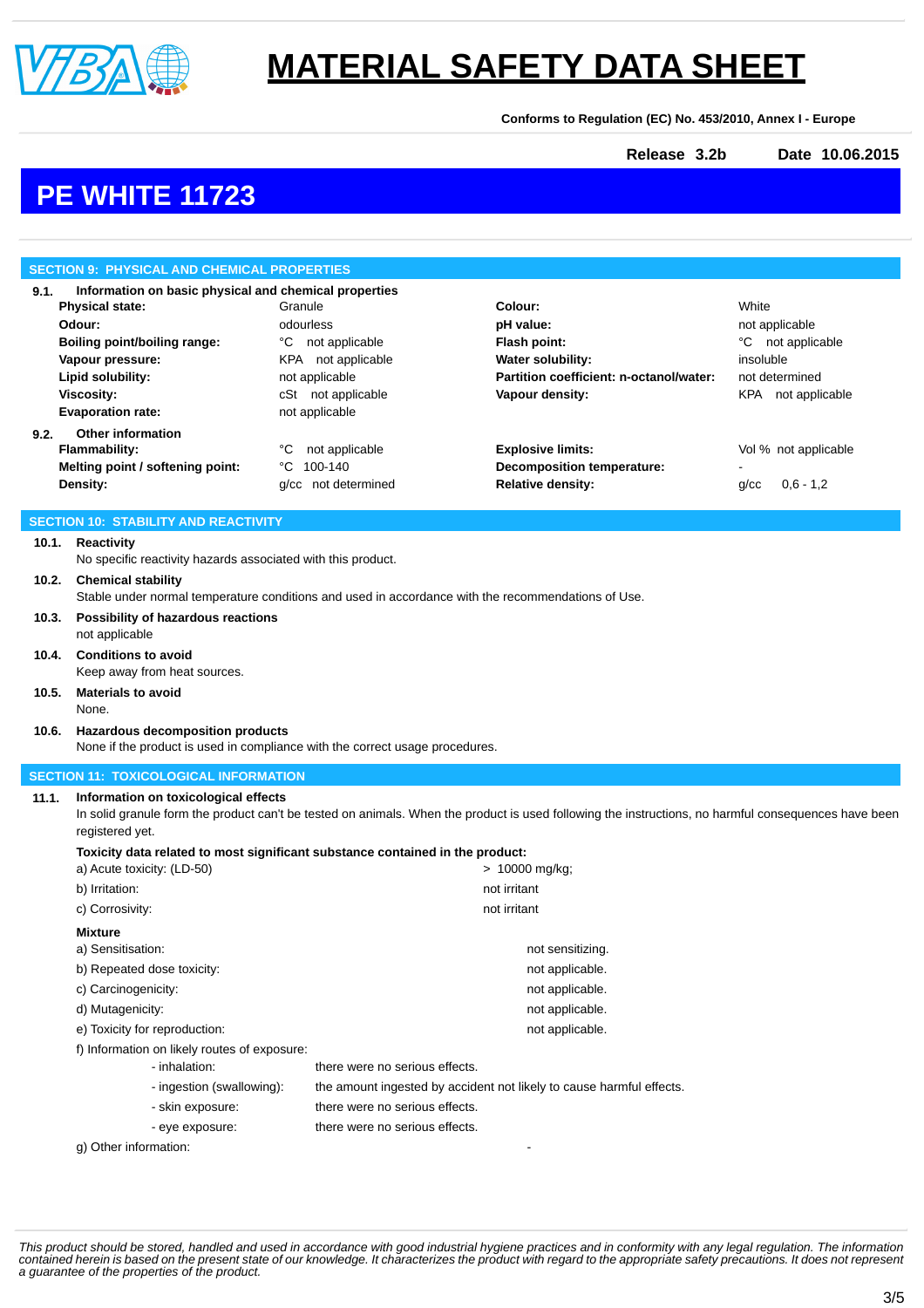

**Conforms to Regulation (EC) No. 453/2010, Annex I - Europe**

**Release 3.2b Date 10.06.2015**

# **PE WHITE 11723**

|                                           | <b>SECTION 12: ECOLOGICAL INFORMATION</b>                                                                                                          |      |  |  |  |
|-------------------------------------------|----------------------------------------------------------------------------------------------------------------------------------------------------|------|--|--|--|
|                                           | 12.1. Toxicity<br>We dispose of no data because of the insolubility of the product. Mechanical separation is only possible in purification plants. |      |  |  |  |
| 12.2.                                     | Persistence and degradability<br>The product is made from non-biodegradable compounds.                                                             |      |  |  |  |
| 12.3.                                     | <b>Bioaccumulative potential</b><br>Not applicable.                                                                                                |      |  |  |  |
| 12.4.                                     | <b>Mobility in soil</b><br>Not relevant.                                                                                                           |      |  |  |  |
| 12.5.                                     | Results of PBT and vPvB assessment<br>Not classified.                                                                                              |      |  |  |  |
| 12.6.                                     | Other adverse effects<br>None known.                                                                                                               |      |  |  |  |
|                                           | <b>SECTION 13: DISPOSAL CONSIDERATIONS</b>                                                                                                         |      |  |  |  |
| 13.1.                                     | <b>Waste treatment methods</b>                                                                                                                     |      |  |  |  |
|                                           | Where possible recycling is preferred to disposal. They can be disposed of in accordance with local regulations.                                   |      |  |  |  |
| <b>SECTION 14: TRANSPORT INFORMATION</b>  |                                                                                                                                                    |      |  |  |  |
|                                           | ADR (road) / RID (rail)                                                                                                                            | None |  |  |  |
|                                           | IMDG (sea)                                                                                                                                         | None |  |  |  |
|                                           | ICAO / IATA (air)                                                                                                                                  | None |  |  |  |
|                                           | Other applicable information                                                                                                                       |      |  |  |  |
| 14.1.                                     | <b>UN number</b>                                                                                                                                   |      |  |  |  |
| 14.2.                                     | UN proper shipping name                                                                                                                            |      |  |  |  |
| 14.3.                                     | Transport hazard class(es)                                                                                                                         |      |  |  |  |
| 14.4.                                     | Packing group                                                                                                                                      |      |  |  |  |
| 14.5.                                     | <b>Environmental hazards</b>                                                                                                                       |      |  |  |  |
| 14.6.                                     | Special precautions for user<br>Not applicable                                                                                                     |      |  |  |  |
| 14.7.                                     | Transport in bulk according to Annex II of MARPOL 73/78 and the IBC Code<br>Not applicable                                                         |      |  |  |  |
| <b>SECTION 15: REGULATORY INFORMATION</b> |                                                                                                                                                    |      |  |  |  |
| 15.1.                                     | Standards legislation on health and safety legislation specific for the substance or mixture                                                       |      |  |  |  |

EU regulations: Regulation (EC) No.1907/2006 (REACH) Regulation (EC) No 1272/2008 (CLP) and amendments.

If other regulatory information applies that is not already provided elsewhere in this safety data sheet, then it is described in this subsection. Authorisations and/or restrictions on use:

This product should be stored, handled and used in accordance with good industrial hygiene practices and in conformity with any legal regulation. The information<br>contained herein is based on the present state of our knowle *a guarantee of the properties of the product.*